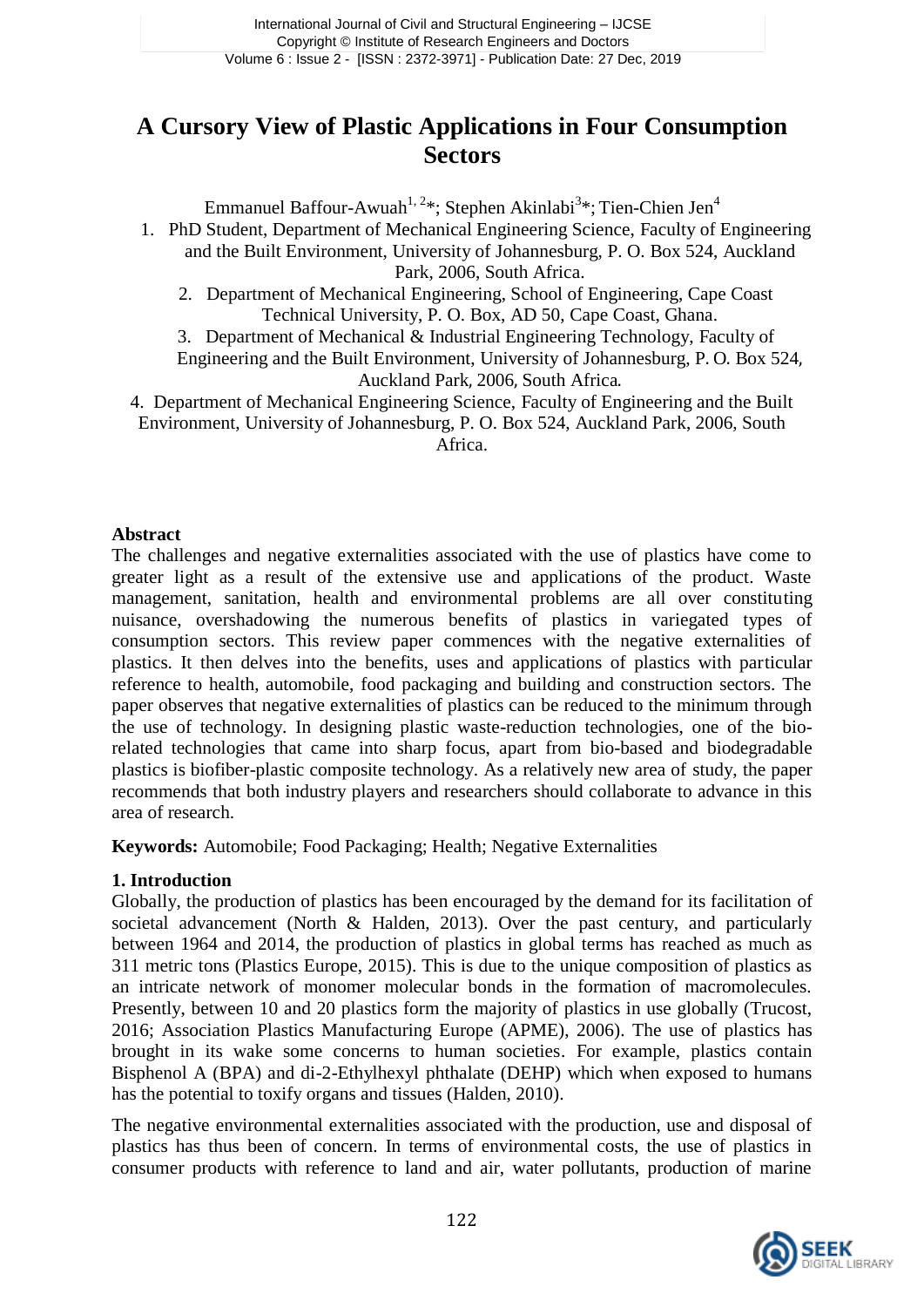debris in the global oceans, emissions of greenhouse gases, water depletion was over 139 billion dollars, an equivalent of 20% of the revenue obtained from plastics in 2015; the potential growth could reach 209 billion by 2025 if the current trends continue (Plastics Europe, 2015).Despite the adverse e effects and impacts of the use of plastics, the benefits to society cannot be overemphasized, especially within the automobile, health, packaging, and building and construction sectors for several reasons. Plastics are light in weight, costeffective and needs relatively less energy to produce; and may be bio-compatible and singleuse disposable (IBIS World, 2015). Plastics can be produced as a flexible, soft, transparent and or biodegradable material to suit various applications and use for engineering purposes (Souhrada, 1988). Over 50% of global productions of 311 million tons of plastics are disposed within one year after purchase (IBIS World, 2015; Plastics Europe, 2015; Souhrada, 1988).

The four major techniques by which plastics may be disposed of include incineration, landfilling, recycling and biodegradation (Hopwel *et al.*, 2009). Though landfilling is the simplest and most straightforward, it has two major disadvantages. One, landfilling requires space. The piece of land that may be used for agricultural and structural development purposes may have to be sacrificed thus creating competition. Two, there is a loss of chemical and thermal energy as a result of the plastic being buried and covered with earth. In the long term, landfilling is thus unsustainable due to the nonrenewable nature of land as a resource. A better disposable alternative of disposal is incineration. However, incineration also has its peculiar shortcomings. Though incineration retrieves some of the energy in the plastic, its adverse health and environmental consequences could become burdensome to the environment and living matter. This is due to the release of carbon dioxide which is a greenhouse gas (Tyndall, 1861 Feb); polycyclic aromatic hydrocarbons (PAHs) (Shemwell, 2011) which has carcinogenic; and dioxins (Yasuhara, Katami & Shibamoto, 2005). Recycling is a means of recovering some of the materials of the used plastic. The primary challenge is the sorting of general waste substances and the numerous types of specific plastics. Biodegradable plastics are designed to degrade through biological organisms and thus degrade naturally within a relatively short period concerning pure plastics that may take over a century to degrade. The challenge with biodegradable plastics is twofold. First, the period for degradation may be extended enough to avoid accumulation from continuous disposal thus causing environmental degradation. Second, as a result of similar appearance, though peculiar composition, biodegradable plastics may contaminate and disorganize the present stream of recycling (Hopwell, Dvorak & Kosior, 2009). There is also the loss of matter and energy.

Though the use and application of fresh and recycled plastics have benefits that far outweigh that of similar materials such as paper, steel, aluminum and glass (Franklin Associates, 2013; Denkstatt, 2011). Some of the challenges associated with recycling include sorting, fluctuation of oil prices in the global market, quality of the recycled plastic (Hopewell *et al.*,) and interfacial deficiencies of plastic-fiber composites (Eng, Ibrahim, Zainuddin, Ariffin & Yunus, 2014).

However, theoretically, the application of recycling as a waste disposal solution appears to be the best option. Though bio–material and plastic composites have limitations, the benefits in applications and as a recycling tool to deal with environmental pollution and negative externalities have invaluable benefits (Olusunmade*et al*. 2016; Temistope, Abayomi, Ruth &Adeola, 2015; Eng, Ibrahim, Zainuddin, Ariffin &Yunus, 2014; Hassan, Tesfa–Micahel & Nor, 2014; Jawaid, Khalil & Bakar, 2010; Salema, Hassan, Ani & Bakar, 2010).

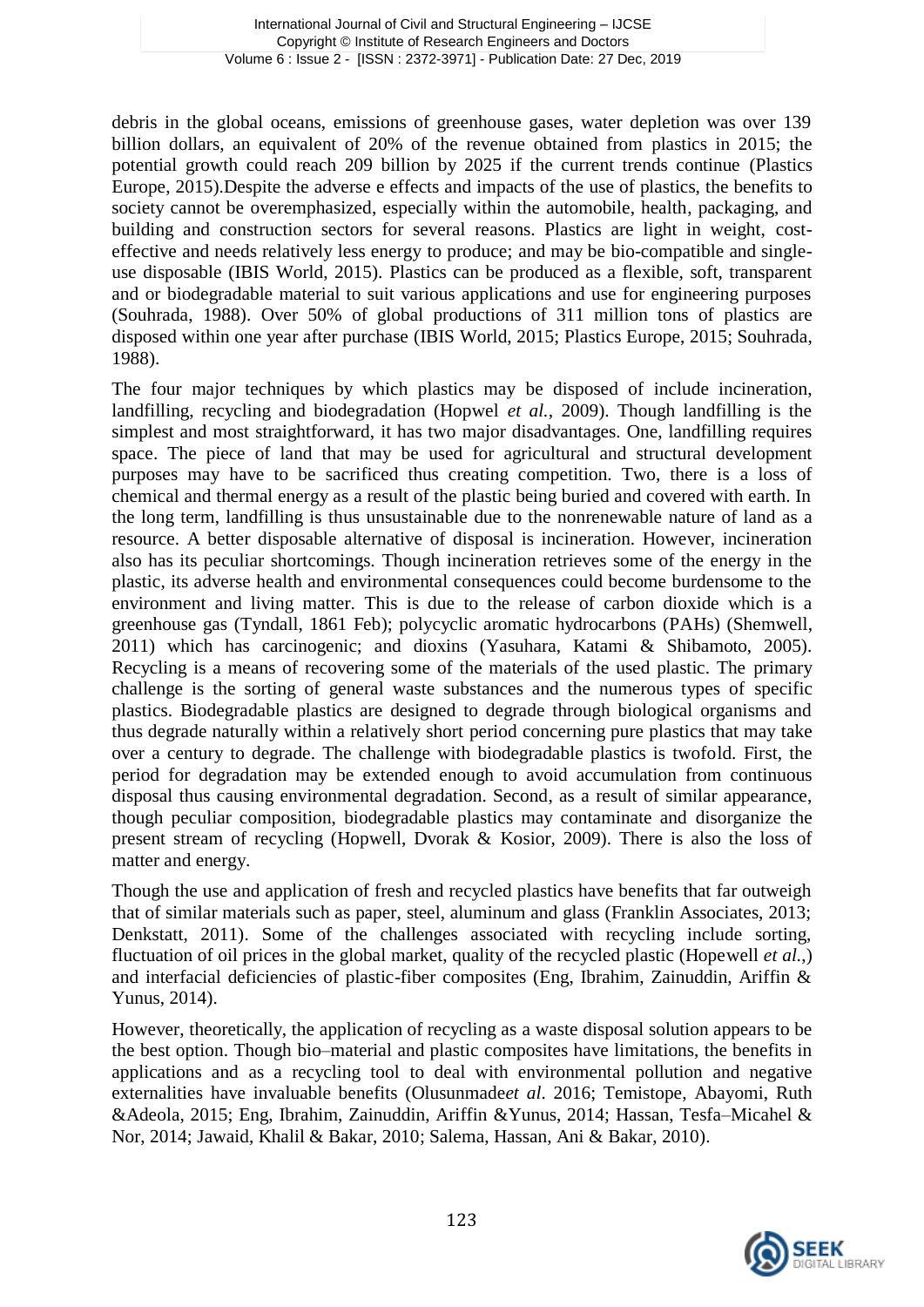The benefits of plastic use and application are manifold. The British Plastics Federation reported (2017) that plastic products save and conserves power and energy. For example, due to its insulating properties, PVC is used in thermosets for handles, light fittings and switches and wire insulation. Also, there are savings of a maximum of about 40% when plastics are used instead of other options regarding fuel costs and transport pollution savings. Additionally, concerning the weight, plastic carrier bags are reduced by six folds. Through the use of injection molding to manufacture products, between 20–50% less energy is further used as about 12 years ago.

Furthermore, if all electrical machines should be made of plastics, savings could be as high as 75%. It is further observed that when plastics are used to convey water from one point to another a substantial amount of water savings is made. Regarding durability, PVC-U, for instance, employed as double glazed windows and doors, could have a lifespan of 35 years,and could also be maintained quite easily. It can, therefore, be inferred from the preceding that more sustainably , the use of plastic recyclates in the form of plastic-biomaterial composites coupled with various actions in the supply chain processes and life-cycle management regimes will inure more significant benefits of plastic usage to human societies.

### **2. Why not Plastics?**

It appears societies, in general, have treated plastics like that dog who was given a bad name to hang it. The problems associated with plastics and the disadvantages related to its use have always been touted across the length and breadth of the globe (Onu, Price, Surendran, & Ebie, 2012). For example, concerns have been raised with the application of DEHP as a plasticizer used in polyvinyl chloride (PVC). The fear is that DEHP is not chemically bound to PVC and therefore has the possibility of leaching out (Acton, 2012). For instance, studies have shown among human beings and rodents that there is a correlation between DEHP exposure and health effects such as male and female reproductive systems, insulin resistance and increased waist circumference (Acton, 2012; Swan, 2008; Hauser, Meeker, Duty, Silva & Calafat, 2006).

Another issue of concern with this chemical is that, usually, environmental exposures do not occur in isolation, generally referred to as the "cocktail effect" (Hauser, Meeker, Duty, Silva & Calafat, 2006). Thus the presence of DEHP and its negative consequences is accompanied by other chemicals with other negative consequences as well. Other plastics which have harmful impacts and are still under study include polyhalogenated flame retardants (e.g., polybromin ateddipehnyl ethers); antimicrobials (e.g., triclosan and triclocarbon); and polyfluorinated compounds (e.g., polyfluoroalkyl compounds such as perfluorooctane sulfonate or PFOS) (North & Halden, 2013).

Another chemical found in plastics, bisphenol A (BPA) has also been found to have negative health impacts on humans (North & Halden, 2013). A study in the US found bisphenol A in the urine of 95% of the adult population in the US (Vandenburg, Hauser, Marcus, Olea & Welshons, 2007). Several studies have shown that there are correlations between exposure of BPA and perilous health and reproduction impacts including decreased male fertility, early sexual maturation, and aggressive behavior among others (Halden, 2010; Diamanti– Kandarakis, Bourguignon, Giudice, Hauser, Prins, Soto, Zoellar & Gore, 2009; Richter, Birnbaum, Farabollini, Newbold, Ruben, Talsness, Vandenberg, Walser–Kuntz & vom Saal, 2007; Safe, 2000). Currently, the Food and Drugs Administration of the US has banned the use of BPA in toddler containers (Federal Register) while the European Union and Canada have also banned its use in baby bottles (European Food Safety Authority).

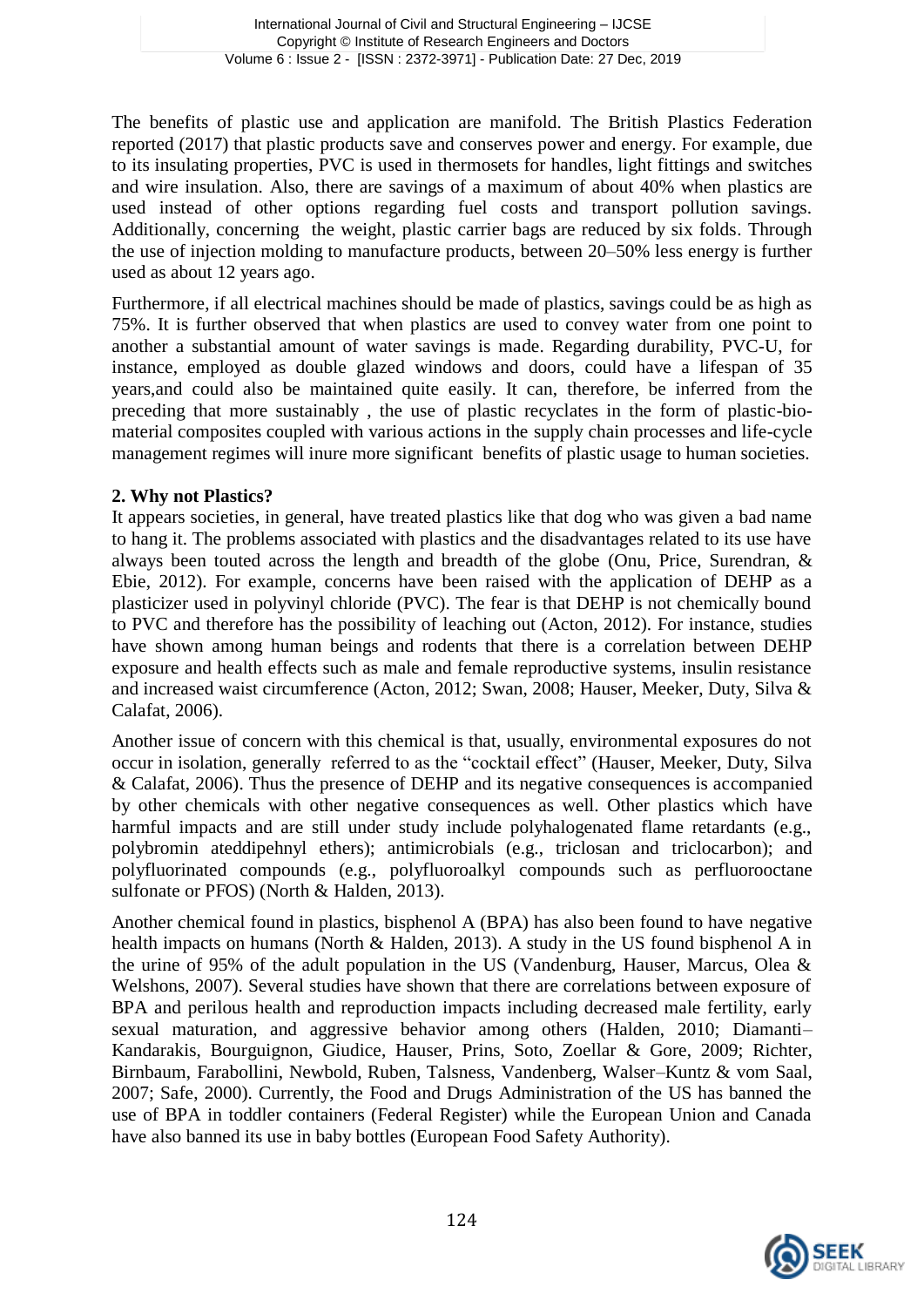The negative externalities of plastics on global oceans have also been of concern to researchers, academia and environmentalists. As Earth's natural life support body the oceans are critical in sustaining life on the planet. Global oceans provide food and act as an income source to tens of millions of people around the world. The oceans also contribute to livelihoods, culture and well–being of numerous communities across the length and breadth of the planet (Trucost, 2016). However, there has been an imbalance in the management of waste into the oceans such that, 80% of marine litter and debris which gets into the ocean annually originates from land (Jambeck, Geyer, Millcox, Seigler, Perryman, Andrady, Narayan, Lavender, 2005) while the remaining 20% is ocean-based (Allsop, Walters, Santillo & Johnston, 2006). Whereas both land and ocean-based marine debris arise from both legal and illegal poor waste handling practices, land-based marine debris results from littering, solid waste disposal, landfills, stormwater discharges, industrial activities and combined sewer overflow; the deposition being through wind, blown, washed or discharged by rain through waterway and snowmelt (Shearly & Register, 2007).

It is sad to note that between 60 and 95% of marine debris that gets into global oceans are plastics (Moore, 2008). Plastics in the oceans take relatively long time to degrade; for some, decades. Plastic debris cause economic, health and environmental risks. Plastic debris can also entangle marine animals, spread invasive species and ingested by marine animals. Ingested debris can reduce reproductive ability; reduce general quality of life of ocean animals, disrupt the digestive system, which can cause starvation and malnutrition and finally death (Gregory, 2016). Regarding tourism and recreation, marine debris from plastics at the beaches is a disincentive to the economic and environmental development and the global development. It is also worth noting that plastic litter on land has become very difficult to contend with, particularly in developing nations. In Nigeria, for instance, plastic waste account for over 65% of municipal waste (Okeniyi & Anwam, 2012; Urama, Ukwueze & Aneke, 2012; Onu, Price, Surendran, & Ebie, 2012); a large chunk arising from sachet water consumption (Urama et al., 2012). Despite all these negative externalities, plastics have numerous benefits, uses and applications, both environmentally and economically when compared with other engineering materials such as glass, metals, wood and ceramics.

## **3. The Health Sector**

Through progressive, improvement in technology, there has been a production of a list of variegated types of plastics that have gone to improve quality of human life, particularly public health (North & Halden, 2013). It is worth noting that in various sectors of human society, wood, metal, fibers and glass have been replaced with plastics in consumer products such as food packaging, dishware, personal care, clothing, food, electronics and athletics among others (Andrady & Neal, 2009). The underlying factors of these applications, fundamentally, are the lightweight nature of plastics, inexpensiveness regarding cost and the ease with which they can be disposed of (Holmgren, 1974). The applications of plastics in public health delivery can be viewed with respect to tissue engineering, healing processes, intravenous (IV) bags and tubing, pharmaceuticals, orthopaedics and syringes (North & Halden, 2013).In tissue engineering, the use of plastics has enabled the design of various structures as well as biodegradable components through the use of polymer scaffolds (Liu, Hozwarth & Ma, 2012). Concerning healing processes, to heal patients, polymers are used to produce absorbable sutures designed, depending on the patients' requirement, to biodegrade within specific periods of time (Pillair & Sharma, 2010).

Intravenous (IV) procedures are by far the fastest means by which medicines and fluids are delivered into the bloodstream of patients when the need arises. Plastic bags and tubing, by their disposability have made these transfusion procedures quick, simple and more feasible. It

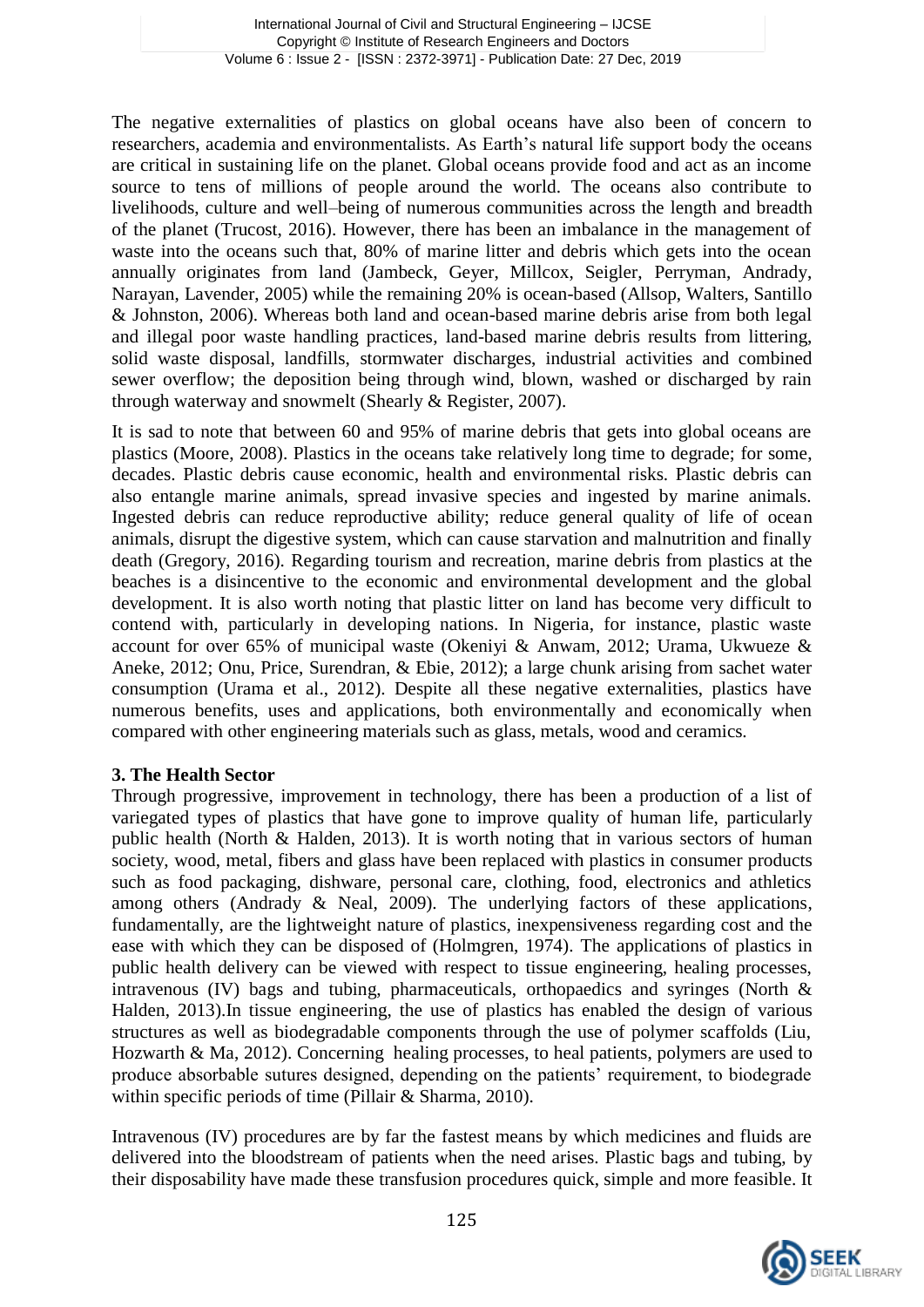is estimated that between a substantial 20 and 25% of all hospital waste are from intravenous (IV) bags and tubing (Lee, Ellenbcker & Moure-Rtaso, 2002). As bone cement, the plastic polymethyl-methacrylate has been of prominent use in the field of bone surgery in the field of orthopaedics; the application of plastics as a controlled drug delivery system in the field of pharmaceuticals is also well established in health delivery systems (ASM International). The indispensability of syringes in public health care delivery has been well acknowledged by both patients and healthcare workers through single-use and reusable applications (Battersby, Felden & Nelson, 1999). Since the early 1980s the use of disposable syringes have been in vogue as a time-saving measure to save time for equipment sterilization; and inexpensiveness of plastics and for safety purposes with particular reference to dangers in transmitting bloodborne infections such as Human Immunodeficiency Virus (HIV)/Acquired Immune Deficiency Syndrome and Hepatitis B through contaminated used needles (Battersby *et al.*, 1999; Steinglass, Boyd, Grabowsky, Laghari, Khan, Qavi & Evans, 1995). Through innovative designs total plastic serializable syringes are being produced and used for both reusable and throwaway medical purpose (North & Halden, 2013).

## **4. The Automobile Sector**

The lightweight property of plastics results in the reduction of transportation cost and, consequently, carbon dioxide emissions into the atmosphere. In the manufacture of public and private transport vehicles, over 20 percent of plastic materials are used to produce various components such as electrical components, electronic components, parcel shelves, steering wheels, door handles and liners, bonnets, bumpers, wheel caps and roots among others (Andrady & Neal, 2009). Plastics for auto parts include polypropylene, polyethylene, and polyvinyl chloride. The rest include polystyrene and PET. The combustion of fossil fuels in the transportation industry for the propulsion of vehicles makes the sector one of the major producers of greenhouse gas emissions globally and particularly the USA (NASA, 2009), contributing about 26% of total greenhouse emissions in 2014 (EPA, 2016a). According to the EPA (2016a) passenger vehicles and heavy-duty trucks are the immense, significant and prominent contributors of air pollutants such as carbon monoxide, benzene, nitrogen oxides, sulfur oxides, hydrocarbons and carbon dioxide. The WHO (2014) has identified air pollution as the main cause of health risk related to cardiovascular diseases, respiratory disorder and related reduction in life expectancy. Apart from the social cost of air pollutants, air pollution is also hazardous to agriculture, crop yields, biodiversity and natural ecosystems (DEFRA, 2013).

With reference to the United Nations Framework Convention on Climate Change, the transportation sector has been given the recognition in the Intended Nationally Determined Contributions (INDC) as a result of its negative contribution to greenhouse gas emissions. Arising from this convention is the target of the European Union to reduce road transport emissions by 70% by 2050, using 2005 emissions as the benchmark (de Wilde & Kroon, 2013). Similarly, the United States government, using 2005 emission levels as the benchmark, has targeted to reduce greenhouse emissions in the transportation sector by 17% by 2025 (IEA, 2015). The adherence of fuel economy standards is therefore essential in achieving these targets through reduction of combusted fuel by transportation vehicles.

Various techniques may be adopted in order to reduce fuel consumption, thus ensuring fuel economy. One of such techniques that could be adopted during the design stage of automobile manufacturing is the selection of lightweight materials from materials properties point of view. For instance, the Boeing Dreamliner is produced using 20 percent plastics as the contribution of plastics to its lightweight characteristics (Andrady & Neal, 2009). Pyper (2012) reports of a study conducted by the United States Department of Energy (USDE)

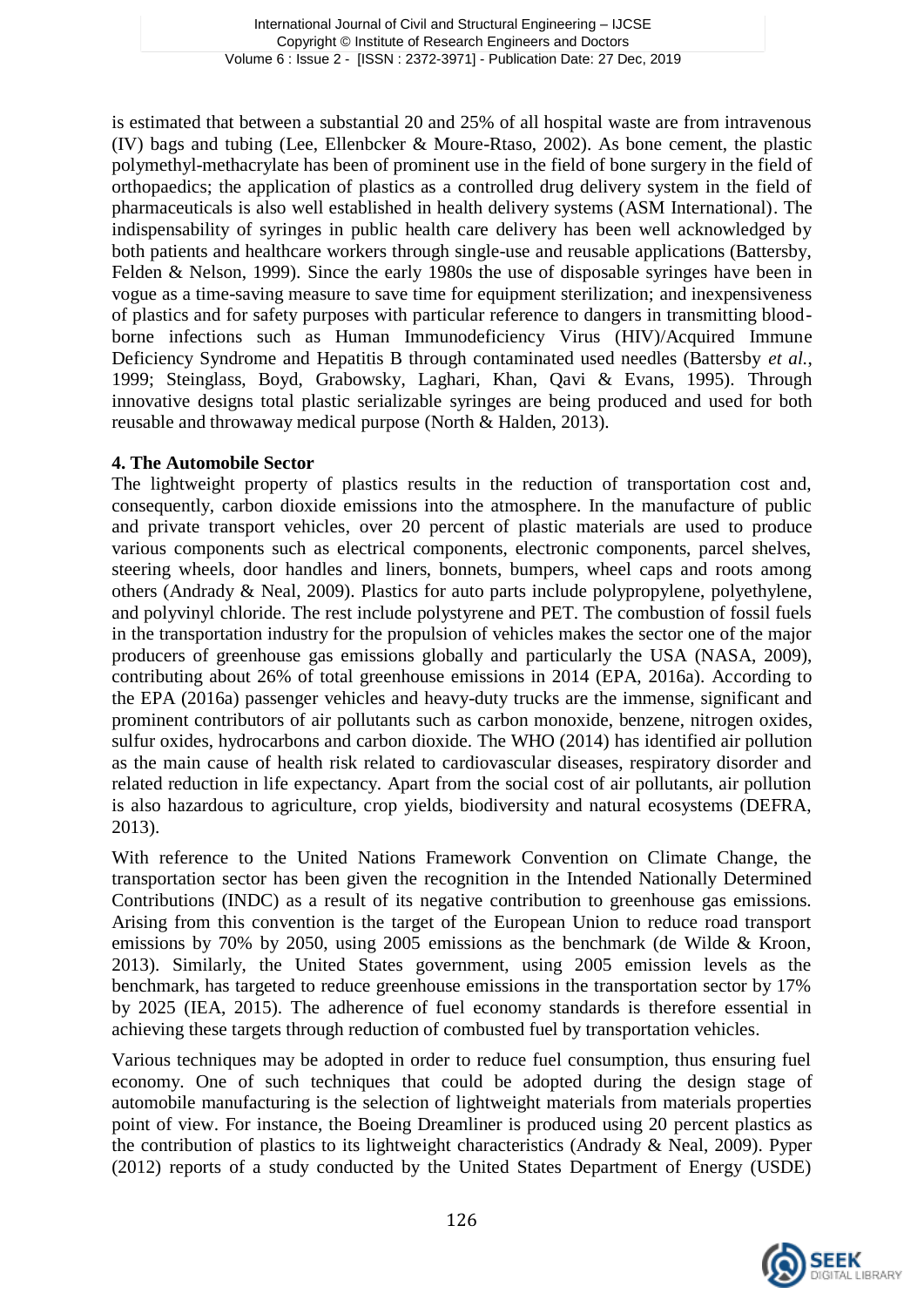which shows that by reducing a vehicle's weight by 10%, between 6 and 8 percent energy savings can be obtained. Pyper (2012) also reports that manufacturers including BMW and Ford have used plastic composite materials that are 10–50% less in weight about other materials though the durability is comparatively similar. As a lightweight material when compared to metals, with marched other properties such as durability, the quest for plastic materials that ensure fuel economy and efficiency and reduction in environmental pollution will, therefore continuously be searched for (Trucost, 2016).

A study by PE International (2011) indicates that North America has 15.8 percent of the global automobile market share with gasoil- and gasoline-driven passenger vehicles and light trucks accounting for 85 percent of the market. Trucost (2016) estimates that if North American passenger vehicles were replaced by other materials other than plastics an additional 336 million liters of gasoil and gasoline would be required in their operations during the lifetime of 150,000 miles of the vehicles. The environmental cost of production, distribution and combustion would also amount to 2.3 billion US dollars over the lifetime of the vehicles (Trucost, 2016). The Trucost (2016) study concludes that in the North American automobile sector alone, substituting plastics for other materials such as glass and metals and ceramics can reduce environmental cost (greenhouse gases, land and water pollution) by about 90 percent. It is for this reason and others such as availability and durability, stiffness, toughness, ductility, corrosion resistance, bio-inertness, high thermal/electrical insulation, non-toxicity, thus being resource efficient (low cost),that plastics and plastic composites would in the long term, continue to be pursued as a manufacturing material as far as the transportation sector is concerned.

### **5. The Food Packaging Sector**

Plastics used for packaging include polystyrene, ethylene, vinyl acetate, polyethylene and expanded polystyrene. Over 33% of manufactured plastics find its way into the packaging sector, the common products being containers and plastic bags, particularly in the developed countries (FAO, 2011). In the developing countries, this proportion may go as high as 42 percent (Mutha, Patel & Premnath, 2006). In the United States of America using plastics as a substitute for food packaging, such as meat products alone, could save the country 218 million dollars per annum (Trucost, 2016). In Nigeria, over 65% of plastic materials are involved in municipal solid waste, an indication of the extent to which plastic materials are used (Onu, Price, Surendran, & Ebie, 2012). It is estimated that about 33% of all food produced annually is lost or wasted (FAO, 2011).

There are various ways through which food loss may occur. Particular examples include households, retail outlets, and farms, processing and others within the supply chain. For example, in the United States, waste food of about 31% occurs at the retail and consumer stages in the supply chain (Buzby, Wells & Hyman, 2014). Whereas about 40% food loss occurs at the post-harvest processing stages in industrialized regions of the world (FAO, 2011), it is estimated that over 60% of household food waste happens as a result of shorter shelf life or perishable nature of crops (WRAP, 2016). In addition to the loss of food as the economic cost to various countries, there are additional cost due to the natural resources and environmental cost that is expended in producing lost and wasted food. In the United States, for instance, the environmental impact and natural resources involved include 15% of energy budget (USDA, 2012); 80% of all freshwater use (USDA, 2015a); and 51% of land use (USDA, 2015b). Thus in the US 4% of total oil consumption is wasted on lost and wasted food while 25% of all freshwater use is expended in this regard (NRDC, 2014). Additionally, whereas 34% of the 3.3 billion Mt of  $CO<sub>2</sub>$  carbon footprint is from waste cereals, that of meat is 21%, concerning food waste decomposing to release methane in landfills (FAO, 2013).In

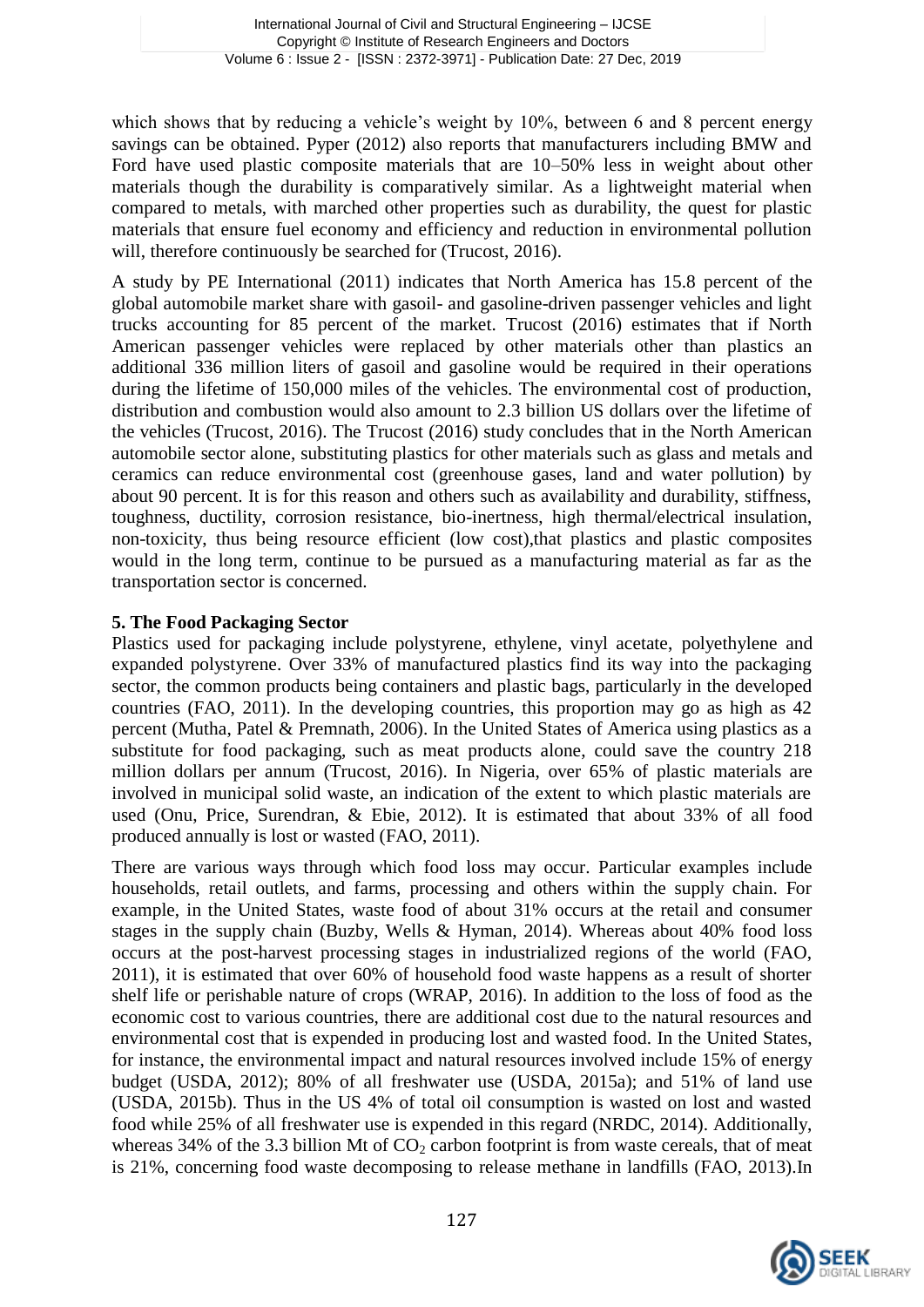Europe and North America alone, increasing plastic packaging waste recovery to a minimum of 55% and reducing landfilling could raise an amount of 4.8 billion US dollars per annum; and this amount could increase to 7.9 billion US dollars if plastic products are included (Trucost, 2016).

Despite such developments, packaging of food products could reduce these staggering developments, with fact that consumers would normally prefer fresh products (Trucost, 2016). Denkstatt (2015) has shown that packaging techniques such as vacuum skin packaging (VSP) and Modified Atmosphere Packaging (MAP) to extend the freshness of food products. Trucost (2016) has also shown that using improved composite (of polystyrene, ethylene, vinyl acetate and polyethylene) skin packaging could improve loss and waste of food products. For example, applying the improved composite skin packaging instead of conventional packaging (expanded polystyrene tray sealed with a plastic film with a modified atmosphere) could reduce environmental costs by 606 US dollars per metric ton of sirloin steak that is wasted. Environmental cost concerning emission of air, land and water pollution, greenhouse emissions, water consumption; the cost of land excluded (Trucost, 2016). Thus 544 metric tons of food waste could be prevented in the US alone annually if one percent of sirloin sold is packaged using improved plastic packaging instead of conventional packaging. The call for improved and composite plastic development is, therefore, in the right direction to reduce economic, natural resource and environmental costs.

### **6. Building and Construction Sector**

The living standards of every society are a reflection of its development regarding the building and construction evolution over a period (Gardi, 1973). Apart from air, water and food, shelter becomes the most important need to humanity (Ede, 2011). However, the provision of adequate building and construction demands of both developed and developing countries have become difficult to be met. For instance, according to Lee et al. (2006), in most developed nations, there is an inadequacy in housing needs due to the continuous use of conventional building technologies which tend to waste resources. In developing countries, housing challenges include overcrowding, high building densities, poor health, acute environmental and sanitary challenges, substandard houses, and inadequate spaces for open air between houses (Ede & Ogundiran, 2014).

Polymer Converters Ltd (2006) reports that dealing with building and construction challenges calls for the introduction of new materials in the building and construction industry, and plastics appear to be the best alternative. Dissolved or dispersed plastics, for instance, are used in the production of adhesives, paints and varnishes. Currently, plastics are mainly used in the production of sheets, pipes, thin coverings, foams, panels, etc. Plastics are also applied in façade panels, exterior covering, weather boarding, windows, rolling shutters. For interior coverings, for example, they are employed in wall lining; floor covering ceilings; counter ceilings; roof coverings; roof tightness; domes; lightning elements; sanitary equipment and piping; and insulation.

One of the few plastics that have been found to be useful in the industry is expanded polystyrene (EPS). Expanded polystyrene has found numerous uses and applications in the building and construction industry due to its unique properties. Its applications include insulation foam for roofs, closed cavity walls and floor insulation. Other applications involve road construction, floatation, bridges and drainage systems. It is also used in EPS 3D reinforced wall systems, performing the dual functions of compressive force transfer and corrosion resistance (Ede & Ogundiran, 2014). From an economic point of view, expanded polystyrene ensures good product quality, is low in cost, and lower building and construction completion rate (Wahab, 2011).

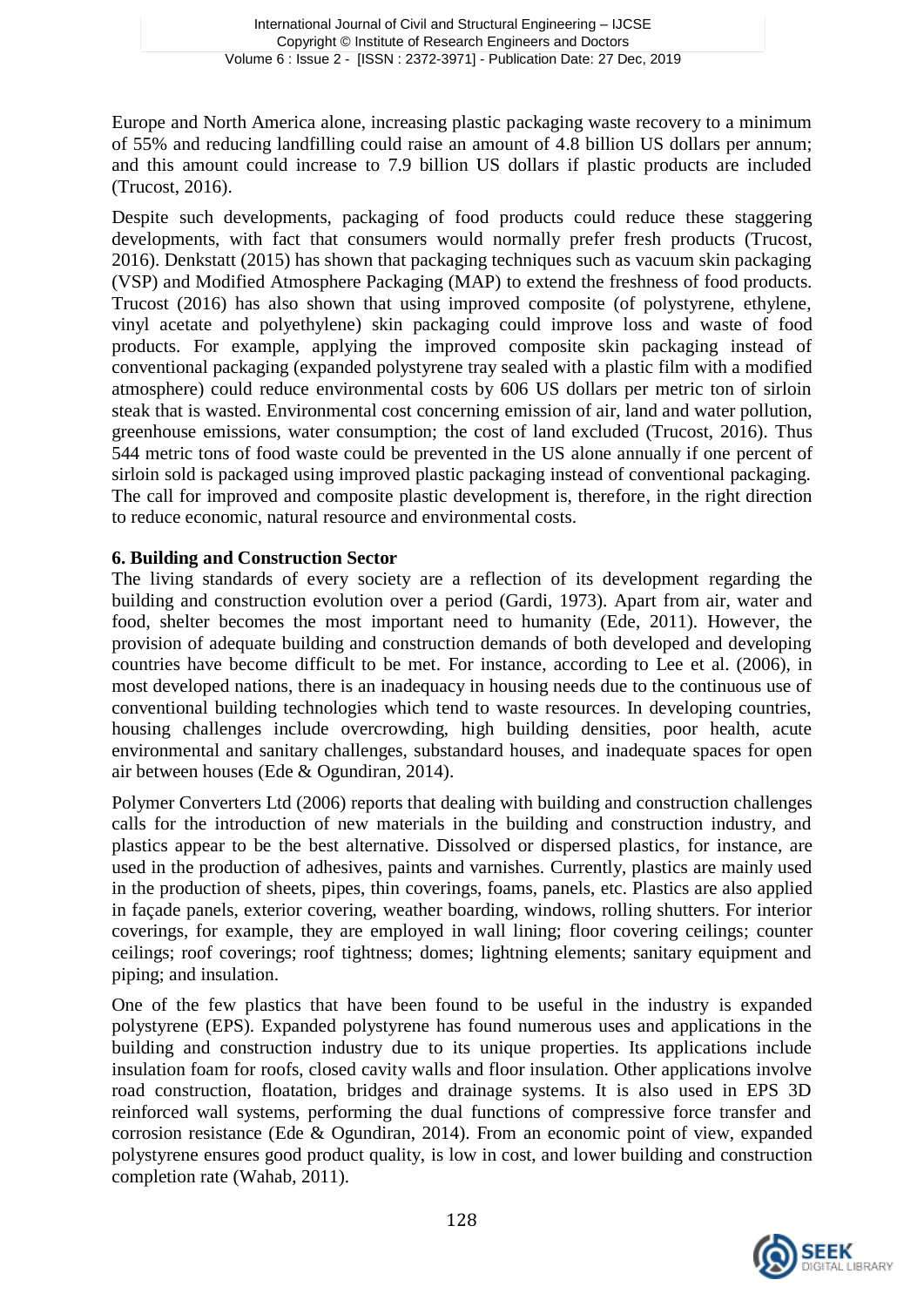Environmental advantage of polystyrene is rooted in energy consumption and transfer in building and construction products. As an advanced polymer expanded polystyrene has been found to be quite useful in large structures such as bridges; embankments; slope stabilization; public buildings; road constructions; railway lines; retaining walls such as dams and weirs; basements; and household residences ([Green Passive Solar Magazine](https://www.google.com.gh/url?sa=t&rct=j&q=&esrc=s&source=web&cd=8&cad=rja&uact=8&ved=0ahUKEwijmum89sPZAhWpCsAKHendBpYQFghBMAc&url=https%3A%2F%2Fgreenpassivesolar.com%2F2012%2F10%2Fhow-styrofoam-is-used-in-building%2F&usg=AOvVaw2Y_KwjM-95GQJ_8e86Jdr9), 2012). Among lightweight aggregates, expanded polystyrene has found its way in the production of slag, EPS beads and fly ash (Chen, [Zeng](https://www.scientific.net/author/Zhi_Xing_Zeng), & [Zhou](https://www.scientific.net/author/Ke_Min_Zhou), 2012)). As an artificial material, EPS beads are used as a partial or total replacement aggregate to achieve expected properties and strength. Lightweight concrete is used in the formation of cement-foam composites. EPS is also employed in permanent form work as a composite construction material with a sandwiched core (Boni & De Almeida, 2008). EPS panels are also useful in wall panelling and floor slabbing. In a nutshell expanded polystyrene is moisture resistant, has remarkable thermal resistance, is cost-effective, ease of installation which leads to high product completion time, better strength, durable, good acoustic property, design versatility, flexible mechanical properties, environmentally friendly and low production cost (Ede, Alegiuno & Awoyera, 2014).

#### **7. Conclusion**

The disadvantages and challenges associated with the use of plastics have been touted all around the globe to the extent that the good side of plastics has been relegated to the background. Whereas the truism of the limitations of plastics have been established more or less, plastics have more significant advantages as compared to engineering materials such as glass, steel and paper. In various consumer applications such as public health, automobile, packaging and building and construction, to mention a few the benefits, uses, and applications are incalculable. Nevertheless, there is room for improvement to reduce the darker side of plastic usage and applications. This paper supports interventions suggested by Trucost(2016) by which the limitations associated with plastics use and applications could be reduced. Firstly, there is the need for environmental leadership in the plastic industry. Since plastic manufacturers have direct and indirect control of supply chain management activities, the industry is well grounded and positioned to act as a leader in ensuring the advanced improvement of environmental performance. In short to medium term, enhanced use of renewable energy such as hydro, wind and solar for electricity and fuel economy for the logistic fleet with the industry can remarkably reduce environmental costs. Innovating alternative feedstock technologies, improved design in recyclability can also help reduce environmental cost. Secondly, by adopting innovative plastic applications, environmental efficiency could be enhanced. Improving plastic packaging efficiency (light-weighting for example), for instance, can reduce plastic waste and thereby enhance environmental gains, by reducing demand for energy and raw materials. Encouraging reuse of plastic products could also go a long way to reduce waste management and environmental costs.

Thirdly, a complete seizure of accumulation of plastic waste into the ocean can help reduce environmental costs. This can be achieved by enhanced waste management practices on land and on oceans such as increasing the rate of municipal waste collection, efficient material and energy recovery, prevention of waste leakages, reducing harmful plastic additives that may leach into streams, rivers, lagoons, and oceans. Fourthly, the introduction of the circular plastic economy, whereby energy recovery practices are coupled with recycling of postconsumer plastic waste can positively impact on environmental costs. Introducing enhanced standardization of packaging format systems and materials will encourage sorting and separation which are two major processes that militate against recycling of plastic materials. There is also the need to adopt accounting techniques that can better evaluate actual environmental, economic and social costs associated with post-consumer wastes so that

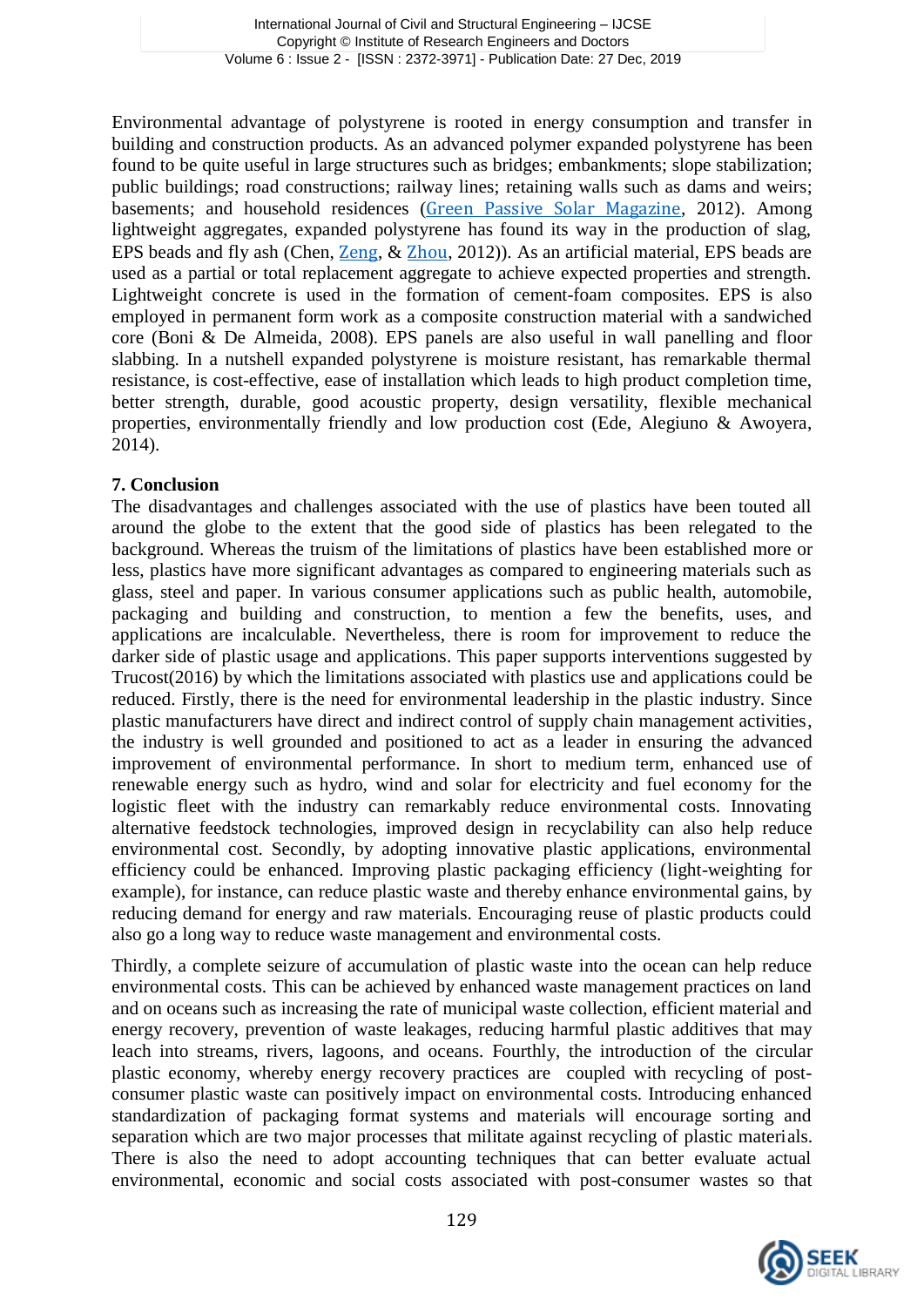enhanced targeting of subsidies and incentives related to waste management systems could be estimated adequately in the planning process.

This paper is of the view that in designing plastic waste-reduction strategies, one of the biorelated technologies that come into sharp focus, apart from bio-based technologies and biodegradable plastics is bio-fiber plastic composites. Bio-based plastics are derived from commodity food crops such as sugar, grains or vegetable oils. It is estimated that the use of bio-based plastics (bioplastics) has the potential to reduce greenhouse gas life-cycle emissions, to a considerable extent, compared with petroleum-based plastics. Biodegradable plastics may be derived from renewable biomass (bio-plastics) or from petrochemicals with biodegradable enhanced additives to address the challenge of persistent plastic debris into water bodies. As a recycling strategy, the design of biofiber-plastics has attracted the attention of engineers, researchers and academics as well as industry players. Bio-fibreplastic composites are composed of fiber from biological plants and plastics. Apart from contributing to enhanced waste management, the production of bio-fiber-plastic composites captures energy and materials that would otherwise have gone to waste. When waste plastics are collected and utilized in the production of engineering materials sanitation is improved thereby directly and indirectly reducing public health and environmental cost. Composites so produced may also substitute or supplement some existing products. The manufacture of such composites is easy and simple.

Nevertheless, bio-fiber composites have their limitations. One major limitation is the hydrophilic nature and adhesion between fiber-plastic interfaces of the product. It is in this light that there is the need for further and continuous research and studies in the design of bio-fiber-plastic derivatives. Since various bio-fibers are available, it is high time such studies are made to ascertain which design can circumvent the limitations associated with the design, manufacture and usage. Characterizing the manufactured product in the laboratory will be a step in the right direction as which design could be suitable for what applications. Biofiberplastics could be applicable in the building and construction industry, automobile industry, packaging industry, public health industry among others. This paper, therefore, recommends that researchers and industry players should collaborate to advance studies in this area of materials technology to deal with the environmental, economic, and social costs related to the use of plastics.

#### **References**

Acton, A. (2012). Blood *proteins: Advances in research and applications*. Scholarly Editions. 2012 Edition.

Allsop, M., Walters, S., Santillo, D. & Johnston, P. (2006). *Plastic debris in the world's oceans.* Retrieved from: [http://www.unep.org/regionaleas/marinelitter/publications/docs/plastic\\_ocean\\_repro](http://www.unep.org/regionaleas/marinelitter/publications/docs/plastic_ocean_reprod.pdf) [d.pdf](http://www.unep.org/regionaleas/marinelitter/publications/docs/plastic_ocean_reprod.pdf).

Andrady, A. L. & Neal, M. A. (2009).Applications and societal benefits of plastics.*Phil Trans R Soc B*. 364(1525).1977–1984. [PubMed:19528050].

ASM International. *Overview of biomaterials and their use in medical devices*. Retrieved from:

[http://edge.rit.edu.content/P10022/public/team\\_docs/technical\\_literature/Overview](http://edge.rit.edu.content/P10022/public/team_docs/technical_literature/Overview%20of%25Biomaterials.......pdf) [%20of%Biomaterials.......pdf](http://edge.rit.edu.content/P10022/public/team_docs/technical_literature/Overview%20of%25Biomaterials.......pdf).

Assoc. Plast. Manuf. Eur. (2006). *An Analysis of Plastics Production, Demand and Recovery in Europe*. 2006.

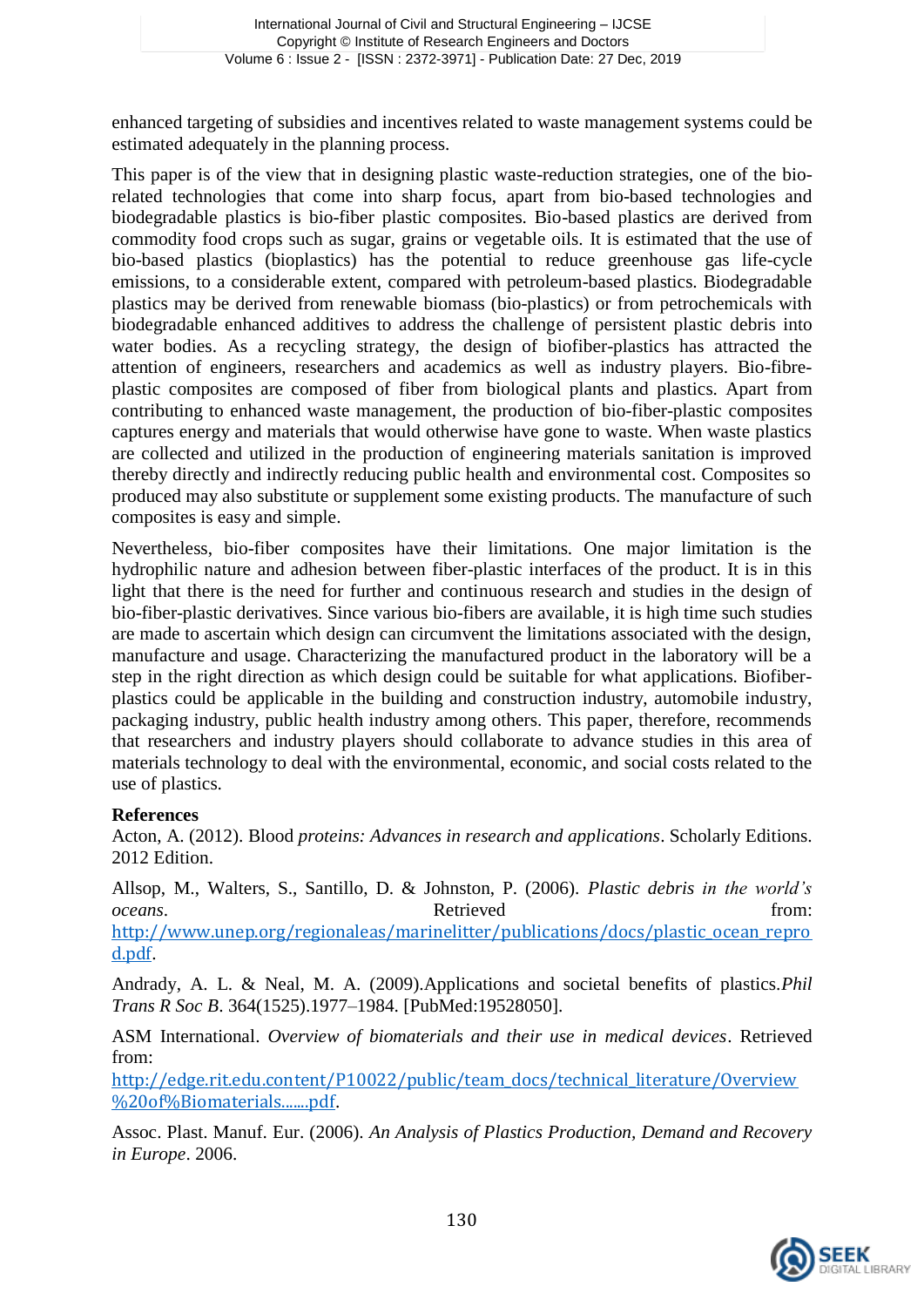Battersby, A., Felden, R. & Nelson, C. (1999).Sterilizable syringes: Excessive risk of costeffective option? *Bull WHO*, 77(10), 812–819. [PubMed: 10593029].

Boni, T. L. & de Almeida, S.F.M. (2008). Laterally supported sandwich panels subjected to large deflections Part 2 FE analyses and model validation. *Thin-Wall Struct*, 46: 423- 434.

Buzby, J. C., Wells, H. F. & Hyman, J. (2014).*The Estimated Amount, Value, and calories of post-harvest food losses at the retail and consumer levels in the United States*.United States Department of Agriculture. Retrieved from:

<http://www.ers.usda.gov/media/1282296/eib121.pdf>.

Chen, R. L., [Zeng,](https://www.scientific.net/author/Zhi_Xing_Zeng) Z. X. & [Zhou,](https://www.scientific.net/author/Ke_Min_Zhou) K. M. (2012). A Review on the Research of Concrete with Expanded Polystyrene Beads as Aggregate, *Advanced Materials Research*, (374-377), 1598- 1601

de Wilde, H. P. J. & Kroon, P. (2013). *Policy options to reduce passenger car CO<sup>2</sup> emissions after 2020*.Retrieved from: <http://www.ecn.nl/docs/library/report/2013/e13005.pdf>.

DEFRA (2013).*A study to estimate the dis-amenity costs of landfill in Great Britain*. Retrieved from: <http://werarchive.nationalarchives.gov.uk/20130402151656/> http:archive.defra.gov.uk/environment/waste/strategy/leglislatoin/landfill/documents/landfill\_ disamenity.pdf.

Densktatt, (2011).*How packaging contributes to food waste prevention*. Retrieved from: [http://denkstatt.at/files/How\\_Packaging\\_Contributes\\_to\\_Food\\_Waste\\_Prevention\\_V1.2.](http://denkstatt.at/files/How_Packaging_Contributes_to_Food_Waste_Prevention_V1.2.pdf) [pdf](http://denkstatt.at/files/How_Packaging_Contributes_to_Food_Waste_Prevention_V1.2.pdf)

Dimanti-Kandarakis, E., Bourguignon, J., Guidice, L. C., Hauser, R., Prins, G. S., Soto, A. M. et al. (2009). Endocrine–disrupting chemicals: an Endocrine Society Scientific Statement. *Endocr Rev,* 30(4), 293–342. [PubMed: 19502515].

Ede, A. N., Aleguino, V. & Awoyera, P. O. (2014). Use of advanced plastic materials in Nigeria: Performance assessment of expanded polystyrene building technology system. *American Journal of Engineering Research*, 3(4), 301–308.

Eng, C. C., Ibrahim, N. A., Zainuddin, N. J., Ariffin, H. &Yunus, W. M. Z. W, (2014). Impact strength and flexural properties enhancement of methacrylate silane treated oil palm mesocarp fiber reinforced biodegradable hybrid composites. *The Scientific World Journal*, vol. 2014, Article ID 213180, 8 pages, 2014. doi:10.1155/2014/213180

EPA (2016). *Sources of greenhouse gas emissions*. Retrieved from: <http://www3.epa.gov/climatechange/ghgemissions/sources/transportation.html>.

European Food Safety Society. *Bisphenol A*. Retrieved from: <http://www.efsa.europa.eu/en/topics/topic/bisphenol.html>.

FAO (2013).*Food wastage footprint: Impacts on natural resources*. Retrieved from: <http://www.fao.org/docrep/018/13347e/i3347e.pdf>.

FAO, (2011).*Global food losses and food waste*. Retrieved from: <http://www.fao.org/docrep/014/mb060e/mb060e/mb060e00.pdf>.

Franklin Associates (2013).*Impact of plastics packaging on lifecycle energy consumption and greenhouse gas emissions in the United States and Canada*.Retrieved from: [http://plastics.americanchemistry.com/Education-Resources/Publications/Impact-of-](http://plastics.americanchemistry.com/Education-Resources/Publications/Impact-of-Plastics-Packaging.pdf)[Plastics-Packaging.pdf](http://plastics.americanchemistry.com/Education-Resources/Publications/Impact-of-Plastics-Packaging.pdf)

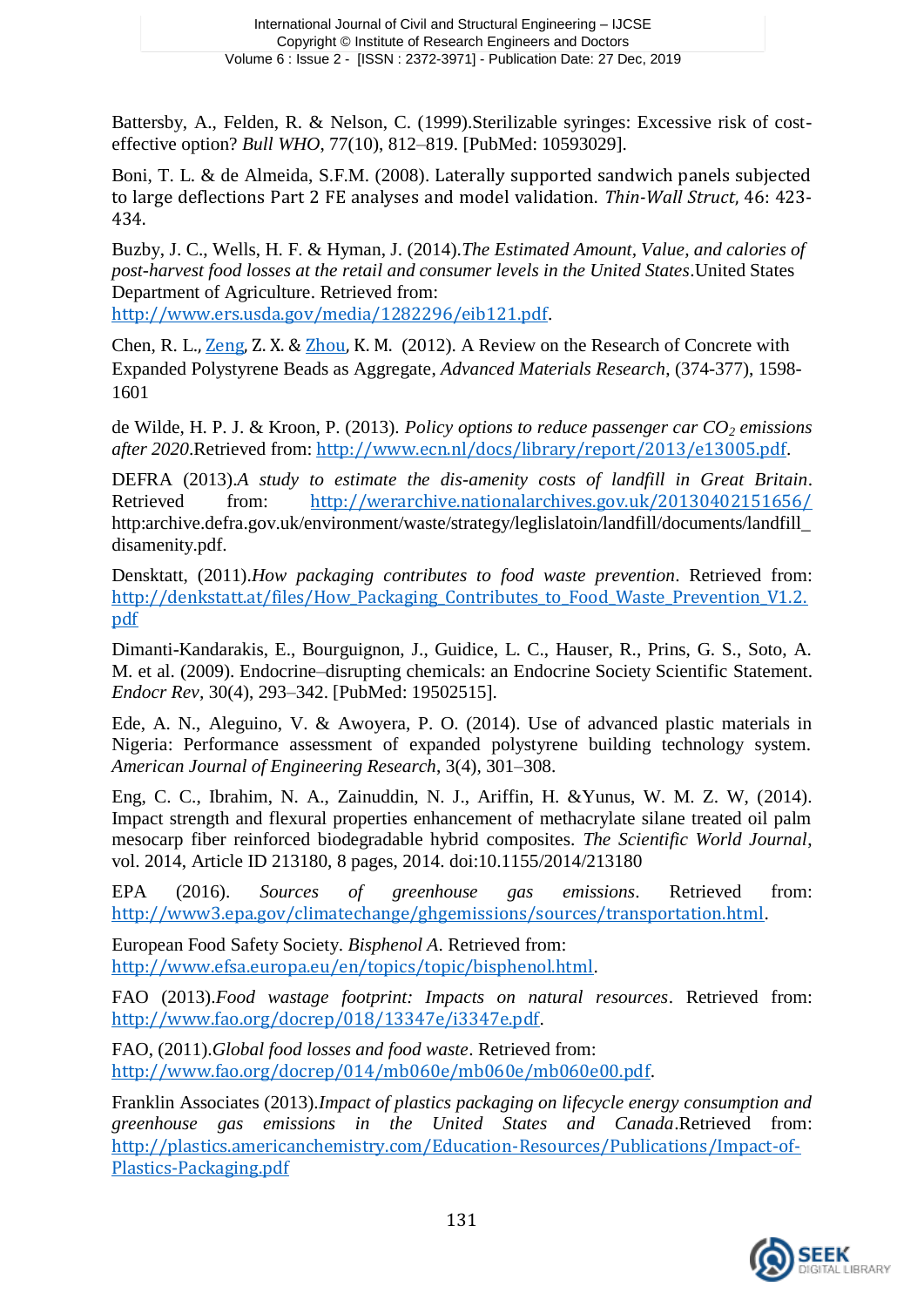Gardi, R. (1973). *Indigenous African Architecture*. Van Nostrand Reinhold Company, New York.

[Green Passive Solar Magazine](https://www.google.com.gh/url?sa=t&rct=j&q=&esrc=s&source=web&cd=8&cad=rja&uact=8&ved=0ahUKEwijmum89sPZAhWpCsAKHendBpYQFghBMAc&url=https%3A%2F%2Fgreenpassivesolar.com%2F2012%2F10%2Fhow-styrofoam-is-used-in-building%2F&usg=AOvVaw2Y_KwjM-95GQJ_8e86Jdr9) (October 27, 2012). *How Styrofoam is Used in Building*. Retrieved from: https://greenpassivesolar.com/2012/10/how-styrofoam-is-used-in-building/

Gregory, M. (2016).Environmental implications of plastic debris in marine settings– entanglement, ingestion, smothering, hangers-on, hitch-hiking and alien invasions.*Philosophical Transactions of the Royal Society B*, 364(1526).

Halden, R. U. (2010). Plastics and Health Risks.*Annu Rev Public Health*, 31(1), 179–194. [PubMed: 20070188].

Hassan, S., Testa–Michael, A. &Nor, M. F. M. (2014). *Comparison study of thermal insulation characteristics from oil palm fiber*.MATEC Web of Conferences 13, 02016.doi:101051/mateconf/20141302016.

Hauser, R., Meeker, J. B., Duty, S., Silva, N. J. & Calafat, A. M. (2006).Altered semen quality in relation to urinary concentrations of phthalate monoester and oxidative metabolites.*Epidemiology*, 17(6), 682. [PubMed: 17003688].

Holmgren, J. H. (1974). Advantages of disposables: safety, cost, convenience. *Mod Hosp*., 122(1), 35. [PubMed: 4814440].

Hopwell, J., Dvorak, R. &Kosior, E. (2009). Plastics recycling: challenges and opportunities. *Phil Trans R Soc B*., 364(1526), 2115–2126. [PubMed: 19528059].

IBIS World, (2015).*Global Plastic Product & Packaging Manufacturing*.Market Research Report.Retrieved from: [http://www.ibisworld.com/industry/global/global-plastic](http://www.ibisworld.com/industry/global/global-plastic-product-packaging-manufacturing.html)[product-packaging-manufacturing.html](http://www.ibisworld.com/industry/global/global-plastic-product-packaging-manufacturing.html)

IEA (2015).*Energy, climate and change: World Energy Outlook special report*. Retrieved from:

[http://www.iea,org/publicatoins/free/publicatoins/publicatoin/ME020155specialRep](http://www.iea,org/publicatoins/free/publicatoins/publicatoin/ME020155specialReportonEnergyandClimateChange.pdf) [ortonEnergyandClimateChange.pdf](http://www.iea,org/publicatoins/free/publicatoins/publicatoin/ME020155specialReportonEnergyandClimateChange.pdf).

Jambeck, J. R., Geyer, R., Willcox, C., Seigler, T. R., Perryman, M., Andrady, A.et al. (2015). Plastic waste inputs from land into the ocean. *Science*, 347(6223), 769–771.

Jawaid, M., Khalil, H. P. S.& Bakar, A. A. (2010). Mechanical performance of oil palm empty fruit bunches/jute fiber reinforced epoxy hybrid composites. *Material Science and Engineering*.doi:10–106.Mesa.2010.09.005.

Lee, B. K., Ellenbcker, M. J. & Moure–Eraso, R. (2002).Analyses of the recycling potential of medical plastic wastes.*Waste Management*, 22(5), 461–470. [PubMed: 12092754].

Liu, X., Hozwarth, J. M., & Ma, P. X. (2012). Functionalized synthetic biodegradable polymer scaffolds for tissue engineering. *MacromolBioSci*, 12(7), 911–919. [PubMed: 22396193].

Moore, J. (2008). Synthetic polymers in the marine environment: A rapidly increasing, longterm threat. *Environmental Research*, (108), 131.

Mutha, N., Patel, M. &Premnath, V. (2006). Plastic materials flow analysis for India. *API Resour. ConservRecycl*, 47, 222–244.

NASA (2009).*Transportation pollution and global warming*. Retrieved from: [http://www.giss.nasa.gov/reserach/briefs/unger\\_02/](http://www.giss.nasa.gov/reserach/briefs/unger_02/).

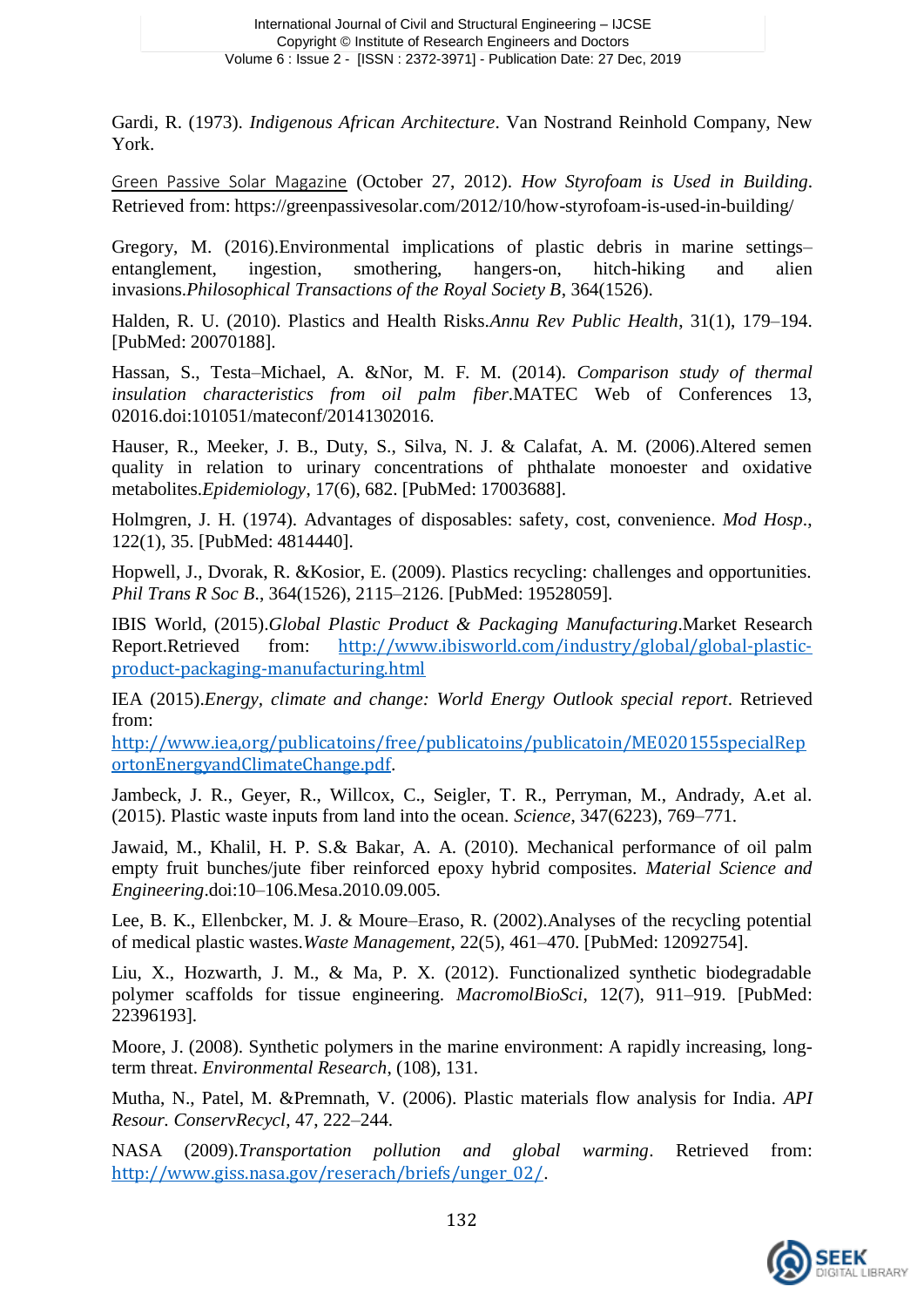North, E. J. &Halden, R. U. (2013). Plastics and Environmental Health: The Road Ahead. *Rev. Environ. Health* 28(1) 1–8. doi:10.1515/reveh–2012–0030.

NRDC (2013).*Your scraps add up: Reducing food waste can save money and resources*. Retrieved from: [http://www.nutrition.va.gov/docs/sustainability/foodwaste\\_2pgr.pdf](http://www.nutrition.va.gov/docs/sustainability/foodwaste_2pgr.pdf).

Okeniyi, J. O. &Anwam, E. U. (2012). Solid waste generation in Covenant University, Ota, Nigeria: Characterization and implication for sustainable waste management. *J. Mater. Environ. Sci*, 3(2), 419–424.

Olusunmade, O. F., Adetan, D. A., &Ogunnigbo, C. O. (2016). A study on the mechanical properties of oil palm mesocarp fiber thermoplastic.*Journal of Composites*, Vol 2016.Retrieved from:<http://dx.doi.org/10.1155/2016/3137243>.

Onu, B., Price, T., Surendran, S. S. & Ebie, S. (2012). Solid waste management: A critique of nigeria's waste management policy. *The International Journal of Knowledge, Culture and Change Management*. Retrieved from: http://www.management-journal.com.

PE International, (2011). Life Cycle Assessment of Float Glass. Summary Report. Retrieved from: http://www.glassforeurope.com/images/cont/184\_33890\_file.pdf.

Pillai, C. K. S. & Sharma, C. P. (2010). Review paper: absorbable polymeric surgical sutures: chemistry, production, properties, biodegradability and performance. *J Biomater*, 25(4), 291– 366. [PubMed: 20971780].

Plastics Europe (2015).*Plastics - The Facts* 2014/2015.Retrieved from: [http://www.plasticseurope.org/documents/20150227150049](http://www.plasticseurope.org/documents/20150227150049-final_plastics_the_facts_2014_2015_260215.pdf) final plastics the facts 2014 2015 260215.pdf.

Polymer Converters Ltd, (2006) *Polythene.* Retrieved from: [http://polyesterconverters.com/pcl\\_apps/stage1/stage2/applications\\_and\\_endusers/p](http://polyesterconverters.com/pcl_apps/stage1/stage2/applications_and_endusers/polytehen.htm) [olytehen.htm](http://polyesterconverters.com/pcl_apps/stage1/stage2/applications_and_endusers/polytehen.htm).

Pyper, J. (2012). *To boost gas mileage, Automakers Explore Lighter cars*. Retrieved from: [http://www.scientificamerican.com/article/to-boost-gas-mileage-automakers-explore](http://www.scientificamerican.com/article/to-boost-gas-mileage-automakers-explore-lighter-cars/)[lighter-cars/](http://www.scientificamerican.com/article/to-boost-gas-mileage-automakers-explore-lighter-cars/),

Richter, C. A., Birnbaum, L. S., Farabollini, F., Newbold, R. R., Ruben, B. S., Talsness, C. E. *et al.* (2007).In vivo effects of bisphenol A in laboratory rodent studies.*ReprodToxicol*, 24(2), 199–224. [PubMed: 10856020].

Safe, S. H. (2000). Endocrine disruptors and human health-Is there a problem? An update.*Environ Health Perspect*, 108(6), 487-493. [PubMed: 10856020].

Salema, A., Hassan, Ani, F. N. & Bakar, A. A. (2010).Oil palm fiber as natural reinforcement for polymer composites.*Plastics Research Online*. 10.1002/spepro.003052.

Sheavly, S. B. & Register, K. M. (2007). Marine debris and plastics: environmental concerns, sources, impacts and solutions. *J Polym Environ*, (15), 302.

Shemwell, B. E. & Levendis, Y. A. (2011). Particulates generated from combustion of polymers. *JAPCA J Air Waste Management*, 50(1), 94–102.

Souhrada, L. (1988). Reusables revisited as medical waste adds up. *Hospitals* 62(20), 82.

Steinglass, R., Boyd, D., Grabowsky, M., Laghari, A. G., Khan, M. A., Qavi, A. & Evans, P. (1995). Safety, effective and ease of use of a non–reusable syringes in a developing country immunization programme. *Bull WHO*, 73(1), 57–6. [PubMed]